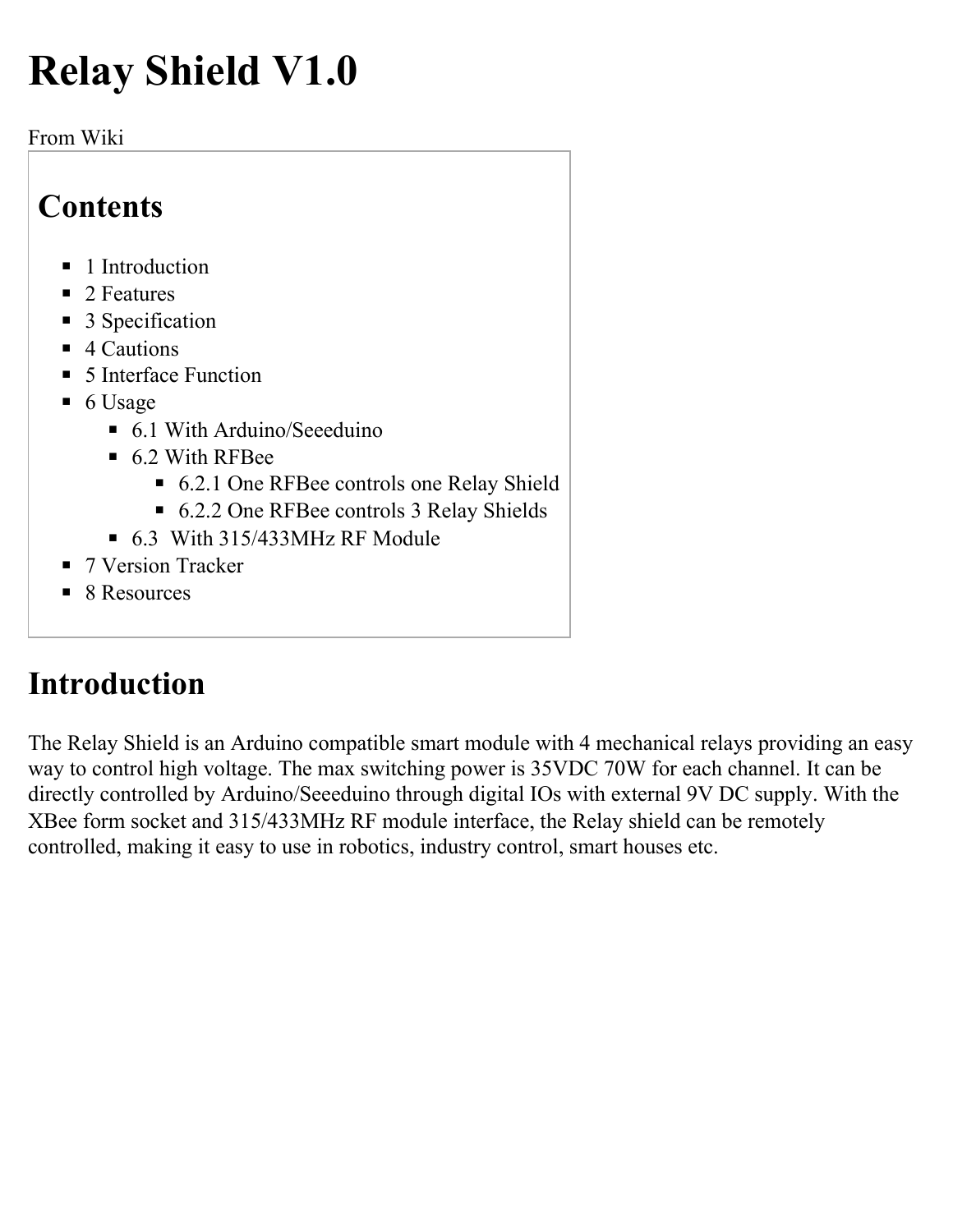**Note**: Take care the pins on the Shield should not be touched with USB connector of Arduino UNO when they are connected .



### **Features**

- Arduino/Seeeduino, Arduino Mega, and Seeeduino Mega compatible
- 4 mechanical relays with photo-coupled circuit
- Equipped with screw holes for easy installation
- Light weight
- Small form factor
- Native Arduino/Seeeduino compatibility
- Extendible

### **Specification**

| <b>Item</b>                  | Min            | <b>Typical</b> | <b>Max</b> | Unit       |
|------------------------------|----------------|----------------|------------|------------|
| Voltage                      |                | 9              | 12         | <b>VDC</b> |
| <b>Current</b>               | 8              |                | 250        | mA         |
| <b>Switching Voltage</b>     |                |                | 35         | <b>VDC</b> |
| <b>Switching Current</b>     |                |                | 2          | A          |
| <b>Frequency Response</b>    | $-1$           |                |            | dB         |
| <b>Switching Power</b>       |                |                | 70         | W          |
| <b>Relay Life</b>            | 100,000        |                |            | Cycle      |
| <b>ESD</b> contact discharge | $\pm 4$        |                |            | <b>KV</b>  |
| <b>ESD</b> air discharge     | $\pm 8$        |                |            |            |
| <b>Dimension</b>             | 80.0x58.0x21.2 |                |            | mm         |
| <b>Net Weight</b>            | $31\pm2$       |                |            | g          |

### **Cautions**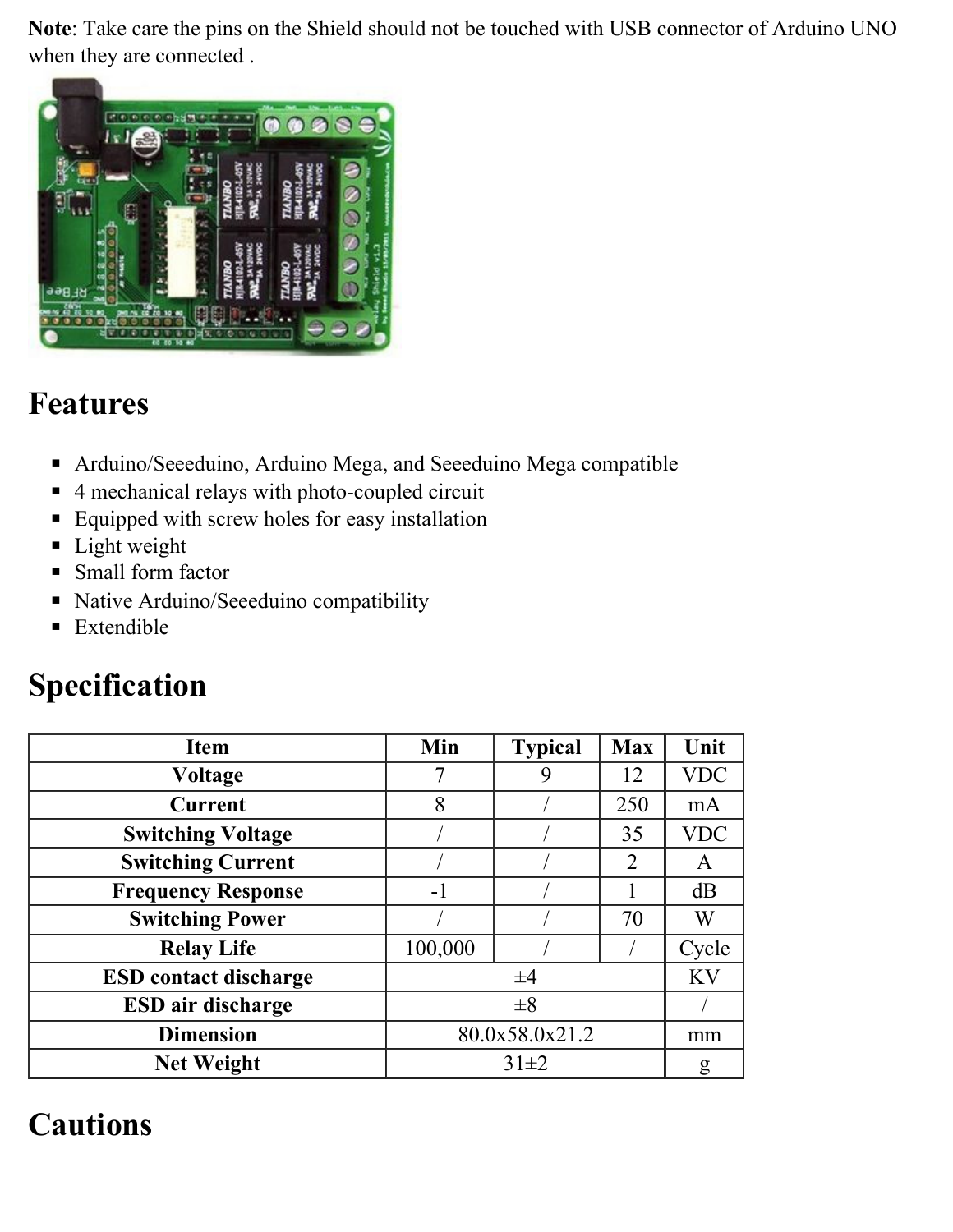**Place 2 layers of electrical tape on the top of theArduino's usb connector. This will prevent the relay shield from making contact. Do not operate voltage more than 35V DC.** 

# **Interface Function**



#### **4 groups of channels for High voltage connection**

Terminal 1:

COM1- Common pin

NC1- Normally Closed, in which case NC1 is connected with COM1 when D0 is set low and disconnected when D0 is high;

NO1- Normally Open, in which case NO1 is disconnected with COM1 when D0 is set low and connected when D0 is high.

Terminal 2-4 are similar to terminal 1, except that the control ports are D1-D3.

#### **9V DC power supply connection**

The function of the Terminal and the Jack is the same since they are internally connected, and you can choose either of them in needs.

#### **IO controlling 4 on-board relays**

D0-D3 4pins could be connected directly with Arduino pin number of 7-4, so that four relays could be easily controlled by the Arduino.

#### **315/433MHz RF control interface**

Together with pin of GND and 5V, they are the interface for 315/433MHz RF with encoder module (can be bought separately from Seeed Studio) to control the 4 relays remotely.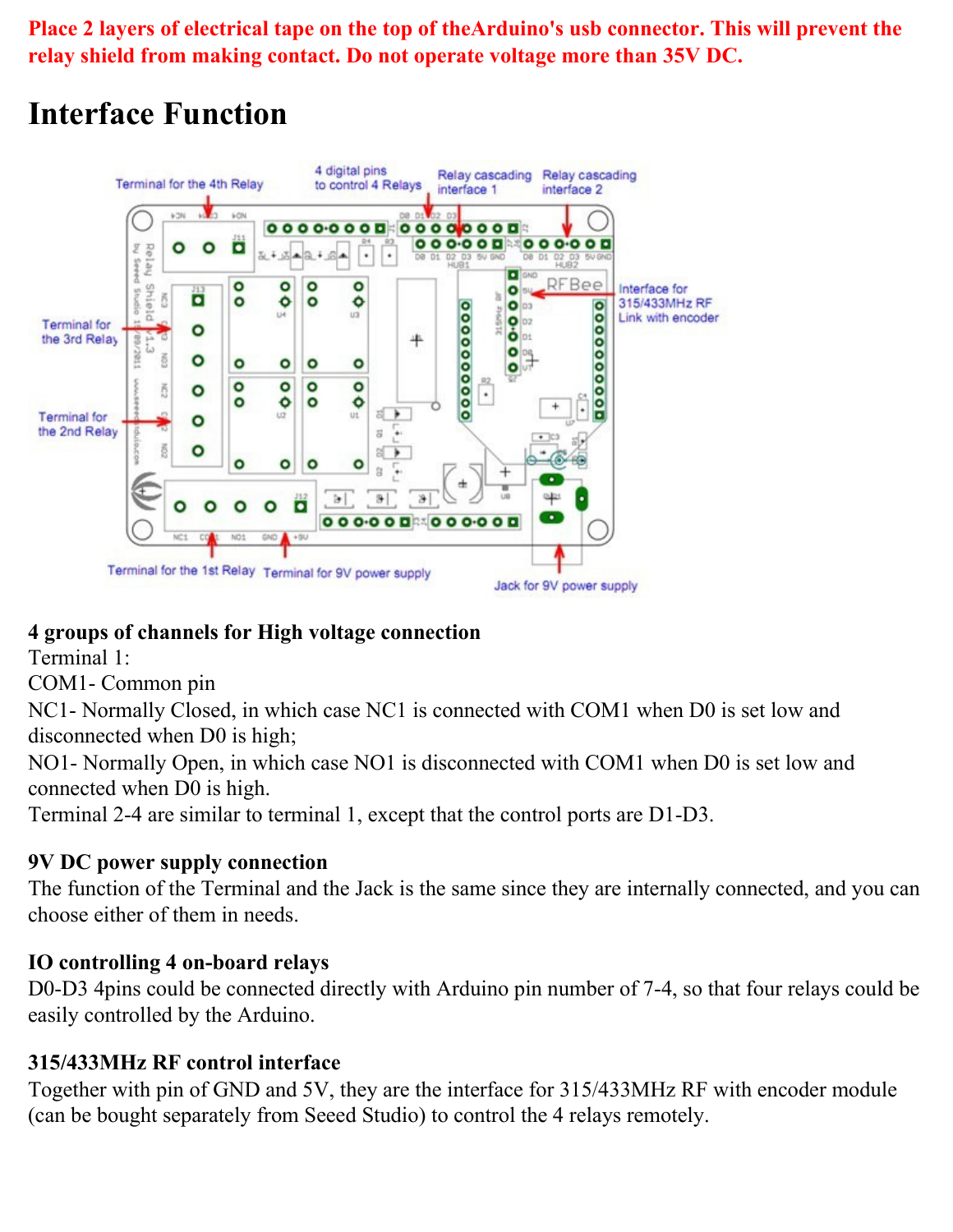#### **XBee form Socket for directly control by Seeed RFBee**

The 4 relays can be directly controlled by the RFBee through the 4 DIO ports of RFBee (can be bought separately from Seeed Studio).

#### **RFBee cascading control interface**

As the RFBee has 12 DIO ports, 2 more Relay Shield (8 more relays) could be controlled through one RFBee. HUB1 and HUB2 are the drawn-out ports of RFBee (4 as a group), which is connected to 315/433MHz RF interface of the cascading Relay Shield.

# **Usage**

#### **With Arduino/Seeeduino**

Relay Shield could be directly controlled by Arduino.



Step1. Plug Relay Shield onto Arduino Duemilanove (or compatible) board;

Step2. Supply 9v DC power to Arduino;

Step3. Download the example code

(http://www.seeedstudio.com/wiki/images/0/09/RelayShieldDemoCode.zip) and run in Arduino IDE (http://arduino.cc/en/Main/Software) .

If using Arduino via its USB connection for power, you must also provide 9v DC power to the Relay Shield or the relays won't switch.

Relays 1-4 can be activated by setting Arduino ports 4-7 to output, and doing a digitalWrite (portNumber,HIGH).

Use COMx and either NCx (normally closed) or NOx (normally opened) connections to switch power through to the controlled device.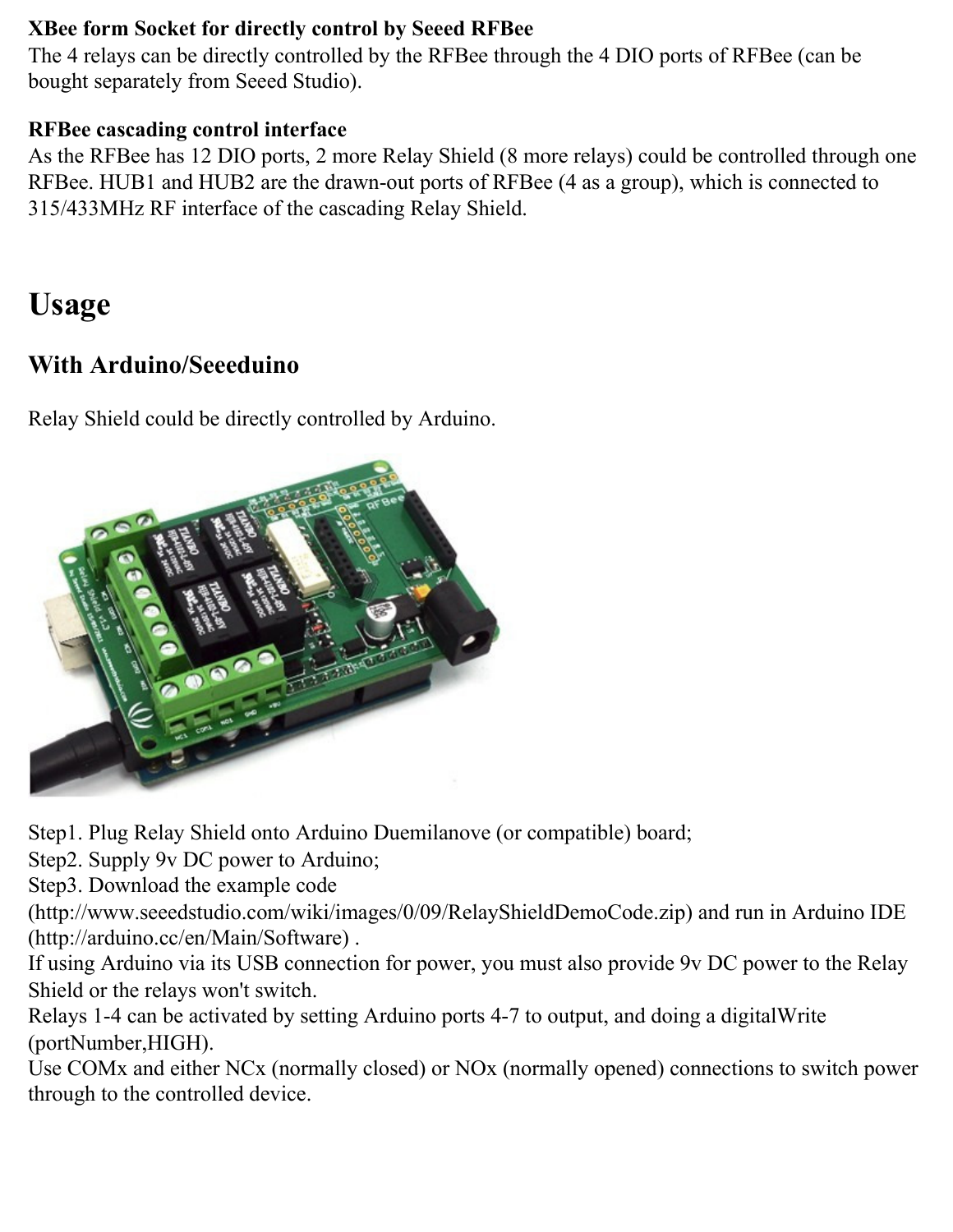#### **With RFBee (http://www.seeedstudio.com/wiki/RFbee\_V1.1\_- \_Wireless\_Arduino\_compatible\_node)**

#### **One RFBee controls one Relay Shield**



Step1. Download Arduino code

(http://www.seeedstudio.com/wiki/images/6/66/RFBee\_v1\_1\_for\_RelayShield.zip) for the slave and master RFBee.

Step2. Plug the slave RFBee to the Relay Shield.

Step3. Supply the 9VDC power to the Relay Shield.

Step4. Power the master RFBee with 3.3V by UartSBee or other adapter.

#### **One RFBee controls 3 Relay Shields**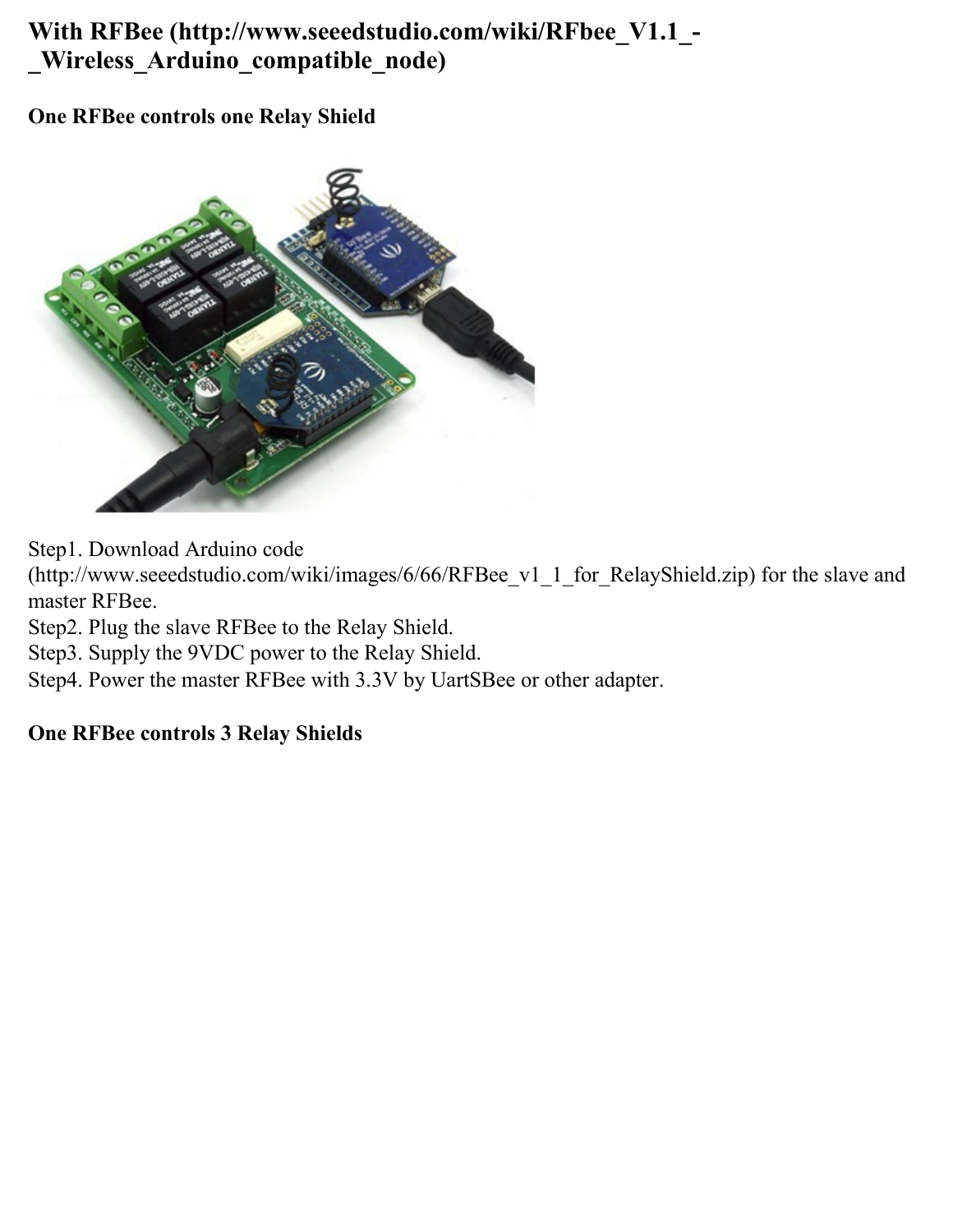

Step1. Download Arduino code

(http://www.seeedstudio.com/wiki/images/6/66/RFBee\_v1\_1\_for\_RelayShield.zip) for the slave and master RFBee.

Step2. Plug the slave RFBee onto the Relay Shield.

Step3. Connect the second and third Relay Shield to the mother shield by connecting 315/433MHz RF pins to hub1 and hub2. (Note: 5VDC and GND also need to be connected).

Step4. Supply the 9VDC power to the Relay Shield. (Note: the extended Relay Shields DO NOT need extra power supply).

Step5. Power the master RFBee with 3.3V by UartSBee or other adapter.

#### **With 315/433MHz RF Module (http://www.seeedstudio.com/depot/315mhz-rflink-kits-with-encoder-and-decoder-p-151.html?cPath=139\_140)**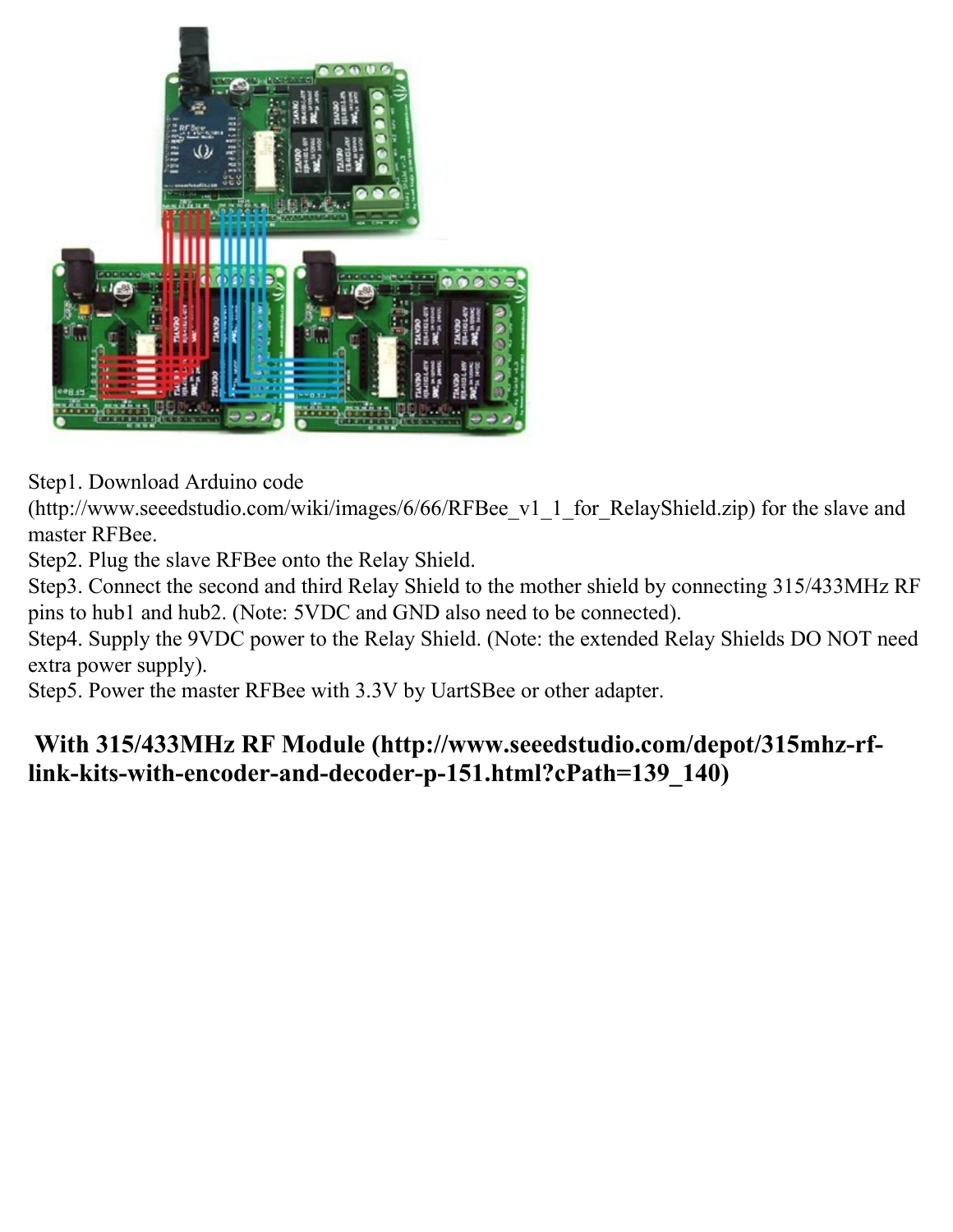

Step1. Plug and solder the Receiver onto the Relay Shield.

Step2: Supply the Relay Shield with 9VDC power.

Step3: Control the Transmitter (http://www.seeedstudio.com/wiki/315Mhz\_RF\_link\_kits\_- \_with\_encoder\_and\_decoder#Using\_with\_Arduino\_without\_Encoding\_and\_Decoding) .

### **Version Tracker**

| <b>Revision</b>   | <b>Descriptions</b>                                                                                                                                                                                                                                                                                                                                  | <b>Release Date</b> |
|-------------------|------------------------------------------------------------------------------------------------------------------------------------------------------------------------------------------------------------------------------------------------------------------------------------------------------------------------------------------------------|---------------------|
| Relay shield V1.0 | Initial public release                                                                                                                                                                                                                                                                                                                               | 03/31/2010          |
| Relay shield V1.1 |                                                                                                                                                                                                                                                                                                                                                      |                     |
| Relay shield V1.2 |                                                                                                                                                                                                                                                                                                                                                      |                     |
| Relay shield V1.3 | Change the package of 7805<br>2. Make the terminas not touch the USB connector<br>of Arduino<br>Add the protection for the multi-power supply<br>3.<br>when use with Arduino<br>4. Add the thickness of the wires connected to the<br>Relays<br>Change the silkcreen to the bottom side of the<br>5.<br>board<br>Add open source hardware logo<br>6. | 12/01/2011          |

### **Resources**